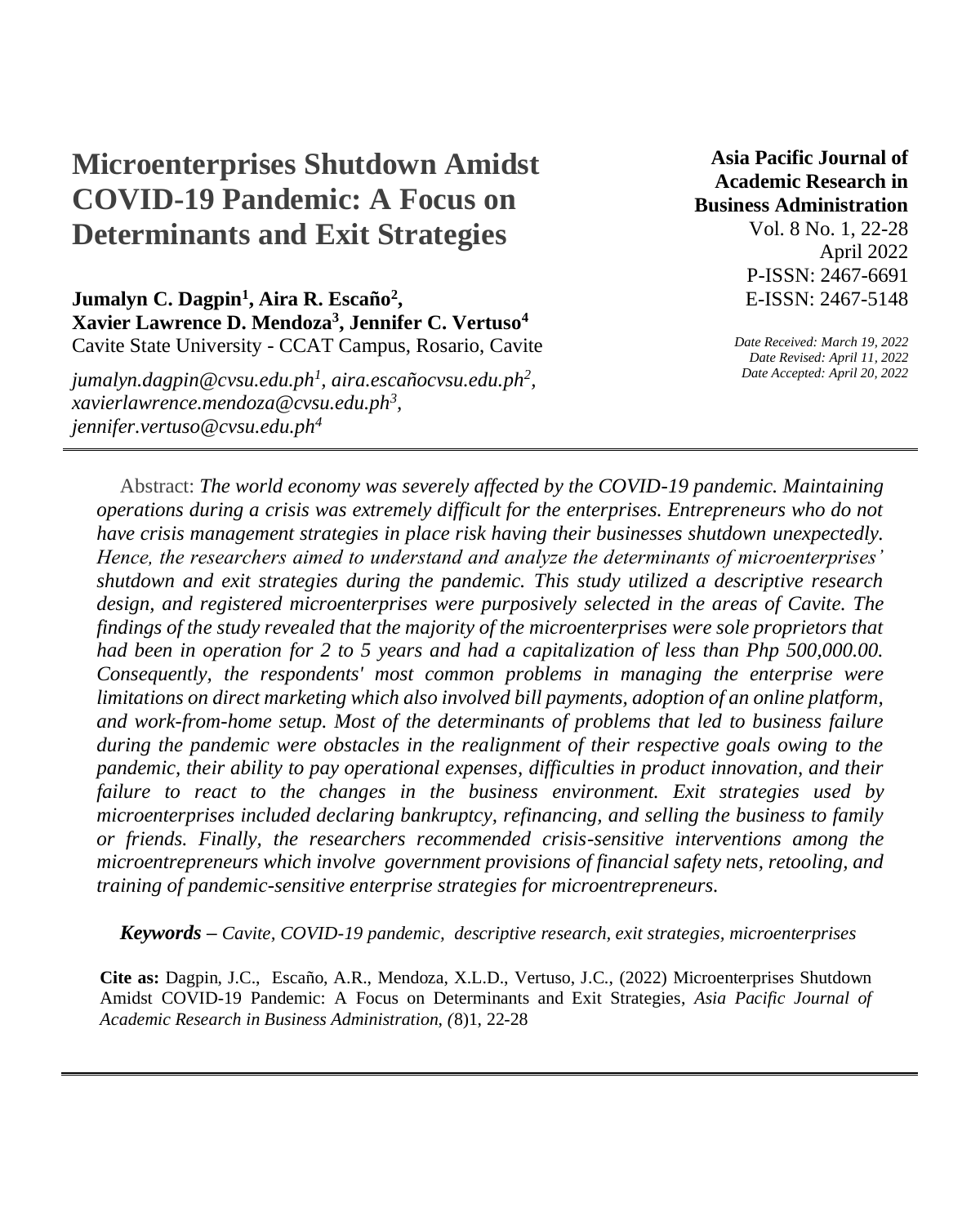## **INTRODUCTION**

Unexpected operational interruption of small businesses is one of the results of having a lack of effective crisis management strategies [1]. The COVID-19 pandemic made enterprises vulnerable to crisis. This created an impact not only on Filipinos' lives but also on the business industry. The local government units in the Philippines responded immediately before the pandemic's emergence. Quarantine measures were implemented to ensure the safety of the community as well as economic results due to the crisis that led to business losses and shutdowns [2].

According to the study conducted by the Asian Development Bank [3] in the National Capital Region, it revealed that two-thirds of businesses closed temporarily, with most others (29%) reducing operations. While most (78%) remaining operated at half capacity or less, only 4% of the enterprises maintained full operation. Moreover, the Organization for Economic Cooperation and Development [4] explained that the current global environment may result in a considerable drop in the amount of money accessible to developing countries. This raises the possibility of severe development setbacks, making it more vulnerable to future pandemics, climate change, and other global public health issues. As stated by Fairlie [5] due to the global pandemic, most enterprises closed because of policy mandates or decreased demand shifts, and many of these enterprises are closed permanently due to the sustainability of their expenses and are unable to avoid the shutdown.

A crisis is an unpredictable event that affects the revenue, human life, safety, the environment, property, and reputation of an organization that would require extraordinary management skills [6]. Moreover, a crisis is defined as a situation faced by an individual, group, or organization that they are unable to cope with through the use of normal routine procedures. The COVID-19 crisis is considered a sudden threat that affects not only an entire organization but also the whole sector of the economy. Recovery is crucial amidst the outbreak of the pandemic to survive in the new normal. There has been researched on business continuity strategies among large enterprises in industrial nations. However, there has been little research on microenterprises, particularly in developing nations. There is still a scarcity of research on the impact of emerging crises, such as a pandemic breakout, on microenterprises. It is believed that microenterprises are more vulnerable to constraints than bigger firms, particularly during a crisis [7].

Thus, this study focused on identifying and understanding the determinants of microenterprises shutdown and exit strategies during the COVID-19 pandemic. Moreover, this study served as a guide for microenterprises' business survival strategies to keep their operations running despite the new normal. The relevant information for microentrepreneurs would assist them in managing their businesses in an outbreak of the crisis. Furthermore, this can serve as a baseline for government agencies to intervene in a more pandemic-sensitive manner.

### **OBJECTIVES OF THE STUDY**

The study generally aimed to understand and analyze the determinants of microenterprises shutdown and exit strategies applied during the covid-19 pandemic.

More specifically, this aimed to determine the profile of the business in terms of type of ownership; length of business operation; and average initial capital; identify the problems encountered in managing the enterprise during the pandemic in terms of marketing aspect; financial aspect; operational aspect; and staffing and leadership. Consequently, identify the determinants of the problems encountered by the respondents that lead to business failure during pandemic in terms of marketing aspect; financial aspect; operational aspect; and staffing and leadership. Considerably, identify the exit strategies employed by the respondents. Lastly, proposed possible intervention which can help business continuity during the crisis.

## **MATERIALS AND METHODS**

#### **Research Design**

This study used a descriptive research design to understand the determinants and exit strategies of microenterprises. The business profile and problems encountered in managing the microenterprises were also understood and analyzed through a descriptive research approach.

#### **Sampling Design**

The researchers utilized 30 microenterprises that were duly registered with the Department of Trade and Industry which the operations were seized during the pandemic. The samples were purposively selected in the municipalities of Kawit, Tanza, and Rosario, Cavite. The samples were selected purposively based on the available enterprises provided by the municipalities.

#### **Research Instrument**

A self-constructed survey questionnaire was administered through the use of the Google Form application due to the limitations and restrictions brought by the pandemic. The validity, reliability, and usability of the research instrument were examined and established by a pool of academicians and experts in the business. A Cronbach alpha is calculated at 0.62.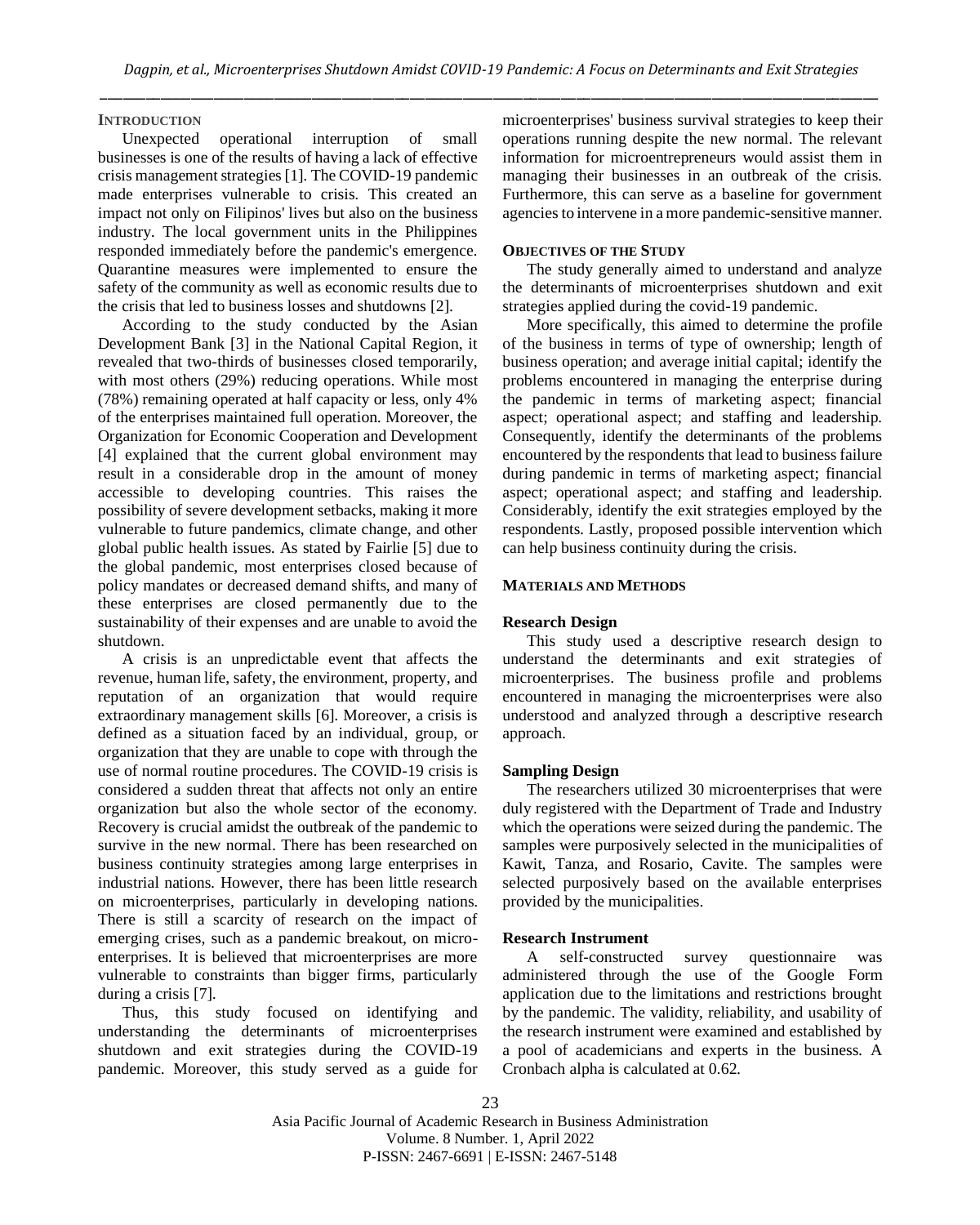$\equiv$ 

 $\mathbb{R}$ 

## **Data Gathering Procedure**

The primary data was collected, analyzed, and interpreted through business owners' responses organized using questionnaires and software. The researchers compiled secondary evidence from online published scholarly articles, journals, and academic references relevant to the strategies of micro-enterprises during the COVID-19 pandemic.

## **Statistical Treatment**

The researchers utilized statistical techniques and formulas to analyzed the reasons, causes, and exit strategies of micro-enterprises in order to come up with conclusions. Descriptive statistics were used in this study; frequency count, and percentage distribution.

## **Ethical Consideration**

During the course of the study, the researchers adhered to ethical research practices. Before distributing the survey questionnaires, the proponents obtained permission from the respondents to participate in the study and kept all participant confidentiality private. Anonymity was also maintained to ensure that no physical, emotional, or social harm was done.

|  |  | <b>RESULTS AND DISCUSSION</b> |
|--|--|-------------------------------|
|--|--|-------------------------------|

**Table 1.** *Type of business ownership*

| Category            | <b>Frequency</b> | Percentage |
|---------------------|------------------|------------|
| Sole Proprietorship | 23               | 76.67      |
| Partnership         |                  | 23.33      |
| <b>Total</b>        | 30               | 100.00     |

Table 1 shows the type of business ownership of the respondents. This reveals that 23 or 76.67% of microenterprises are sole proprietorship, while seven or 23.33% of the participants are partnerships. The majority of the micro-enterprises were sole proprietorship.

| Table 2. Length of business operation |  |
|---------------------------------------|--|
|---------------------------------------|--|

| Category           | <b>Frequency</b> | <b>Percentage</b> |
|--------------------|------------------|-------------------|
| Below 1 year       |                  | 13.33             |
| 2 to 5 years       | 21               | 70.00             |
| 6 to 9 years       | 3                | 10.00             |
| 10 years and above | っ                | 6.67              |
| <b>Total</b>       | 30               | 100.00            |

Table 2 presents the length of the business operation of the respondents. It shows that there are 21 or 70.00% of the microenterprises have been operating for two to five years, while two or 6.67% are 10 years above. This reveals that the majority of the respondents have been operating for two to five years.

| Table 3. Average initial capital |  |
|----------------------------------|--|
|----------------------------------|--|

| Category                   |    | $\frac{0}{0}$ |
|----------------------------|----|---------------|
| Below Php 500,000          | 28 | 93.33         |
| Php 500,001 to 1,000,000   |    | 3.33          |
| Php 2,500,001 to 3,000,000 |    | 3.33          |
| Total                      | 30 | 100.00        |

Table 3 presents the average initial capital of the microenterprises. This table depicts that 28 of the respondents or 93.33% have initial capital of below Php 500,000, while one or 3.33% have Php 500,001 to 1,000,000 and Php 2,500,001 to 3,000,000 respectively. Most respondents have an average initial capital of below Php 500,000.

**Table 4.** *Problems encountered in terms of the marketing aspect*

| Category                              | f              | $\frac{0}{0}$ |
|---------------------------------------|----------------|---------------|
| Improper management of customer       | $\mathfrak{D}$ | 3.64          |
| relationship                          |                |               |
| Inefficient promotional activities or | 14             | 25.45         |
| strategies                            |                |               |
| Limited direct marketing due to       | 24             | 43.64         |
| restrictions of government            |                |               |
| Lack of marketing plan                | 8              | 14.55         |
| Meeting customer satisfaction         |                | 1.82          |
| Inadequate and irregular supply of    | 6              | 10.91         |
| raw materials                         |                |               |
| Total                                 |                |               |

Table 4 shows the problems encountered by the microenterprises in managing their enterprises during the pandemic in terms of the marketing aspects. This reveals that 24 or 43.64%, were limited direct marketing due to government restrictions, followed by inefficient promotional activities or strategies with 14 or 25.45%, while the third-highest responses are lack of marketing plan with 8 or 14.55%. Considerably, most of the problems encountered by the respondents with regards to the marketing aspect is the limitation on direct marketing brought by government restrictions. Due to Enhanced Community Quarantine measures, enterprises faced severe difficulties. It restricted the movement of workers and consumers as well as the business operational hours [3]. Although the microenterprises were limited to access to an assistance programs, still most MSMEs were found to be adaptable and innovative in their coping techniques, with the most popular being the use of online platforms and the customization or creation of new products [8].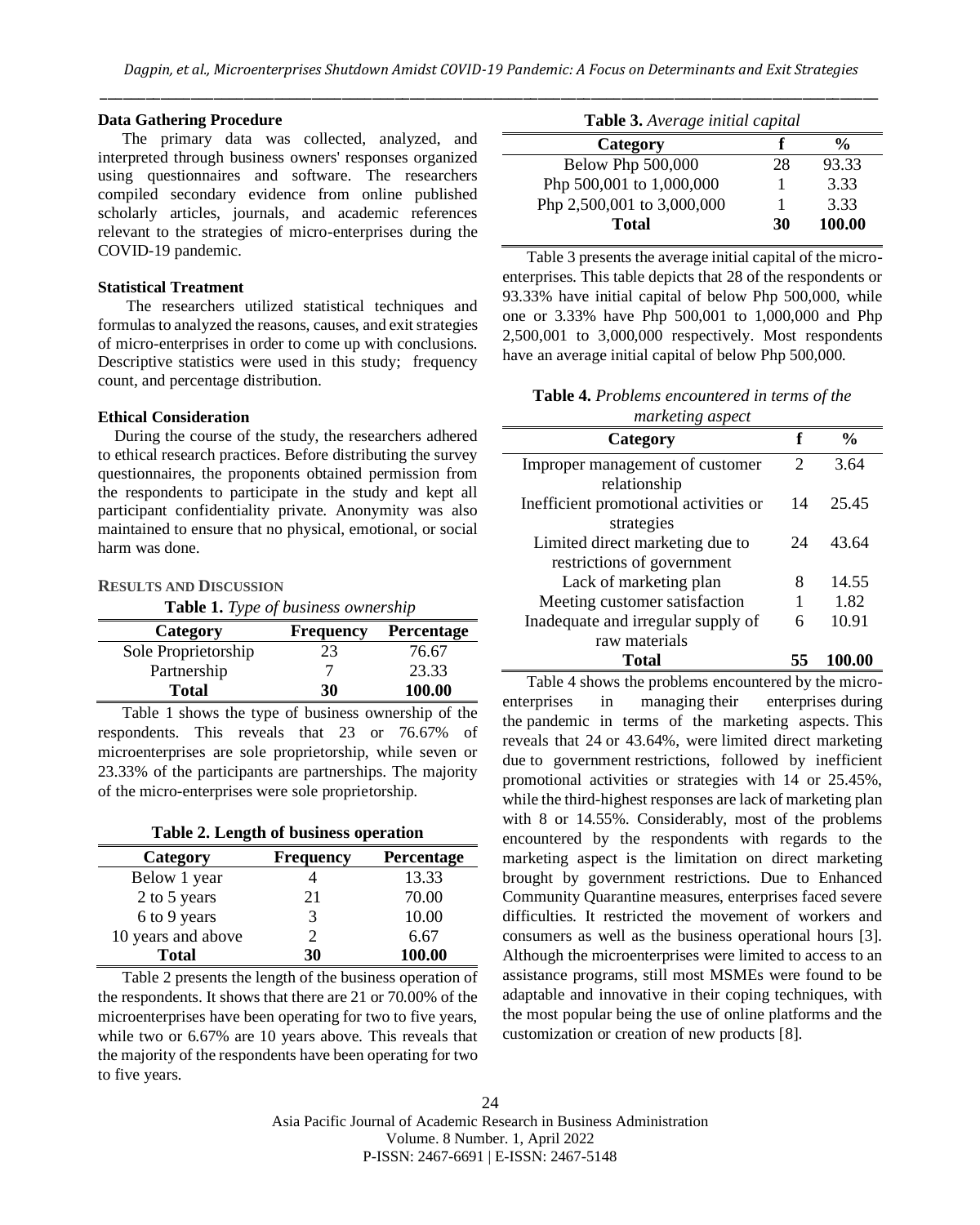| financial aspect                          |    |               |  |  |
|-------------------------------------------|----|---------------|--|--|
| Category                                  | f  | $\frac{0}{0}$ |  |  |
| Large bills to pay                        | 22 | 26.19         |  |  |
| Owners' revenue decreases                 | 14 | 16.67         |  |  |
| Unforeseen business expenses              | 4  | 4.76          |  |  |
| Problem in budgeting                      | 13 | 15.48         |  |  |
| Too much debt of the business             | 3  | 3.57          |  |  |
| Finding funds to grow the business        | 13 | 15.48         |  |  |
| Business expenses are greater than income | 8  | 9.52          |  |  |
| Mixing business and personal finances     |    | 8.33          |  |  |
| Total                                     | 84 | 100.00        |  |  |

**Table 5.** *Problems encountered in terms of the* 

Table 5 presents the problems encountered by the business owners in managing the enterprise in terms of the financial aspects. The table depicts 22 or 26.19% of the responses were large bills to pay, followed by 14 or 16.67% which is owners' revenue decreases. The third highest is the problem in budgeting with 13 or 15.48% same with finding funds to grow the business. Most of the respondents' encountered problems were large bills to pay. According to the Asian Development Bank [3], during the outbreak, the number of micro, small and medium-sized enterprises (MSMEs) fell by 0.4% in the Philippines. A prolonged pandemic made it difficult for MSMEs to raise funds from formal financial institutions and could contribute to more potential losses to the Philippine economy. Additionally, the majority of the MSMEs suffered financially because of reduced profitability and sales [9].

|  | Table 6. Problems encountered in terms of the |  |
|--|-----------------------------------------------|--|
|  | operational aspect                            |  |

| operanonal aspect<br>Category            | f  | $\frac{0}{0}$ |
|------------------------------------------|----|---------------|
| Operating for a lesser time duration     | 12 | 18.75         |
| Shortage in raw materials                | 3  | 4.69          |
| Production disruption                    | 5  | 7.81          |
| Difficulties in accessing workplace,     | 15 | 23.44         |
| offices, factories, or warehouses.       |    |               |
| Starting by operating the business from  | 16 | 25.00         |
| home and using the online platform.      |    |               |
| Customer's cancellation of orders.       | 7  | 10.94         |
| There were difficulties in communicating | 5  | 7.81          |
| with the customer                        |    |               |
| Others                                   | 1  | 1.56          |
| Total                                    | 64 | 100.00        |

Table 6 presented the problems encountered by the business owners in managing the enterprise in terms of operational aspects. This shows that 16 or 25.00% of respondents are starting in operating the business from home and using an online platform, secondly is difficulties in accessing workplace, offices, factories, or warehouses

with 15 or 23.44%, followed by operating for a lesser time duration with 12 or 18.75%. Most of the problems encountered by the respondents in terms of operational aspects are starting in operating the business from home and using an online platform. The study of Shinozaki and Rao [2] stated that some of the enterprises practice a contactless transaction and work from home to lessen the rapid increase of cases. Moreover, the outbreak of the pandemic resulted in the fear, panic and confusion of the community and the working time of the employees were also affected [10]. The global pandemic severely affected microenterprises. In order to survive, businesses need to remain open, but employees need to work from home, and others need to shut down to cut expenses. Although the government provides incentives and assistance funding, these funds may only be available for a short period [11].

**Table 7.** *Problems encountered in terms of staffing and leadership*

| Category                                | f  | $\frac{0}{0}$ |
|-----------------------------------------|----|---------------|
| Poor management skills and competencies | 7  | 9.33          |
| Move employees to work from home        | 18 | 24.00         |
| Owner's lack of technology knowledge    | 15 | 20.00         |
| and used to face to face interaction.   |    |               |
| Reduction of leisure/break time of      | 4  | 5.33          |
| employees.                              |    |               |
| Employees changes the number of caring  | 1  | 1.33          |
| duties.                                 |    |               |
| Employees were faced with a dramatic    | 7  | 9.33          |
| increase in workload and job strain.    |    |               |
| Employees experience mental health      | 11 | 14.67         |
| problems because of the crisis.         |    |               |
| Employee's fear of losing a job         | 11 | 14.67         |
| Others                                  | 1  | 1.33          |
| Total                                   | 75 | 100.00        |

Table 7 shows the problems encountered by the business owners in managing the enterprise in terms of staffing and leadership. The table shows that 18 or 24.00% of the responses are the move of employees to work from home, followed by the owner's lack of technology knowledge and used to face to face interaction with 15 or 20.00%. The employees who experience mental health problems and fear of losing job has a frequency of 11 or 14.67% respectively. In addition, it can be observed that most of the employees have moved to work from home. Considerably, the business should have a new management strategy that can avoid business failure. Business owners may employ multiple synchronous strategies that can help businesses contentious to operate during the pandemic [7]. The study of Sardar, et al. [12], indicated that Information Communication Technology is a powerful tool in achieving

Asia Pacific Journal of Academic Research in Business Administration Volume. 8 Number. 1, April 2022 P-ISSN: 2467-6691 | E-ISSN: 2467-5148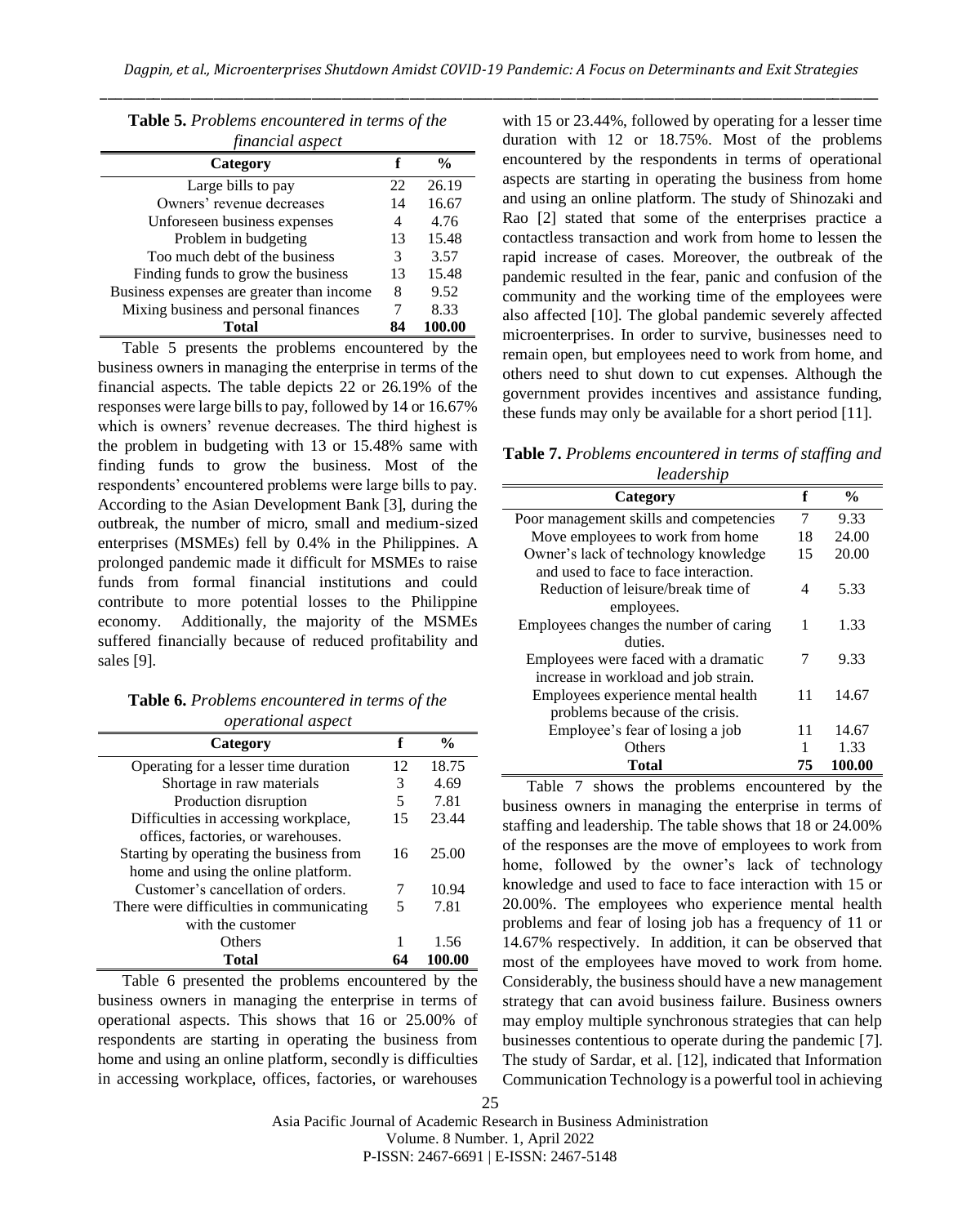business survivability that affects the social capital building, bridging, and self-efficacy, both directly and indirectly. The entrepreneurial activity can be improved and entrepreneurs can minimize the implications of lockdowns with the help of ICT. Moreover, during a pandemic, microentrepreneurs must think outside the box to keep their businesses afloat. Superior human resources are required to combat the COVID-19 pandemic, namely individuals who are skilled in both hard and soft skills. Micro entrepreneurs must have certain qualities or skills, such as being able to recognize market possibilities, not becoming bored easily, working in a team, and being able to communicate verbally and write reports efficiently[13].

**Table 8.** *Determinants of the problems encountered by the respondents that lead to business failure in terms of the marketing aspect*

| Category                                                   | f   | $\frac{6}{9}$ |
|------------------------------------------------------------|-----|---------------|
| Lack of business experience and<br>knowledge               | 10  | 17.54         |
| Not properly assessing the opportunity of<br>the business. | -11 | 19.30         |
| Challenges in re-aligning the goals due to<br>pandemic     | 26  | 45.61         |
| Cannot maintain the competitiveness                        | 10  | 17.54         |
| Total                                                      | 57  | 100.00        |

Table 8 shows the determinants of the problems encountered by business owners that led to business failure in terms of marketing aspects. 26 or 45.61% were the challenged in re-aligning the goals due to the pandemic, followed by 10 or 17.54% were lacked business experience or knowledge and could not maintain competitiveness. This further reveals that most of the cause of the problems encountered by microentrepreneurs in marketing is realigning the goals of the business during the pandemic. According to the adaptive approach, certain microenterprises may need to adapt in the case of a crisis, such as producing a product that is urgent to the market or shifting from traditional to online business. Furthermore, the assisted method argues that micro-entrepreneurs may rely on external help, such as from the government and other supply chain partners, in the event of a crisis. Focusing on customers, networking with other entrepreneurs, and digitizing the business are seen as appropriate and rational tactics for micro-entrepreneurs in this study to survive during the pandemic crisis, despite the fact that pandemic crisis has a severe impact on microenterprises [7].

**Table 9.** *Determinants of the problems encountered by the respondents that lead to business failure in terms of the financial aspect*

| Category                                  | f  | $\frac{0}{0}$ |
|-------------------------------------------|----|---------------|
| Customer late payments                    | 5  | 6.17          |
| The inability of business owners to pay   | 22 | 27.16         |
| ongoing expenses                          |    |               |
| Customer delayed debt payment             | 6  | 7.41          |
| Business owner's higher personal spending | 8  | 9.88          |
| Business owner's underpaying taxes        | 3  | 3.70          |
| Not paying bills on time.                 | 11 | 13.58         |
| Business owners failed to pay rent and    | 19 | 23.46         |
| utilities                                 |    |               |
| Business owners failed to pay salaries    |    | 8.64          |
| Total                                     |    | 100.00        |

Table 9 shows the determinants of the problems encountered by the micro-enterprises that led to business failure in terms of financial aspects. Most of the responses are the inability of business owners to pay ongoing expenses with 22 or 27.16%, followed by business owners failed to pay rent and utilities with 19 or 23.46%. The third highest response is not paying bills on time with 11 or 13.58%. It reveals that most of the causes of the problems encountered by the business owners were their inability to pay ongoing expenses that were considered as determinant encountered by the participants that led to their business failure. This affirms the study of Tajudin, et al. [14], restriction of cash flows and lack of customers and supplies were the challenges of microentrepreneurs during the implementation of quarantine measures. The majority of small and microenterprises were seriously affected because of insufficient cash reserves.

**Table 10.** *Determinants of the problems encountered by the respondents that lead to business failure in terms of the operational aspect*

| Category                                   | f  | $\frac{0}{0}$ |
|--------------------------------------------|----|---------------|
| Delay in delivering the supply material    | 8  | 13.33         |
| Declining customers demand                 | 10 | 16.67         |
| Difficulties in making a new and           | 16 | 26.67         |
| innovative product.                        |    |               |
| Obsolete (not updated) technology/-        | 5  | 8.33          |
| machines.                                  |    |               |
| Distribution of products is hampered.      | 8  | 13.33         |
| The company has temporarily closed its     | 13 | 21.67         |
| doors due to new protocols and guidelines. |    |               |
| <b>Total</b>                               |    | 100.00        |

Table 10 showcases the determinants of the problems encountered by micro-enterprises that lead to business failure in terms of operational aspects. Most of the responses are the difficulties in making or developing

Asia Pacific Journal of Academic Research in Business Administration Volume. 8 Number. 1, April 2022 P-ISSN: 2467-6691 | E-ISSN: 2467-5148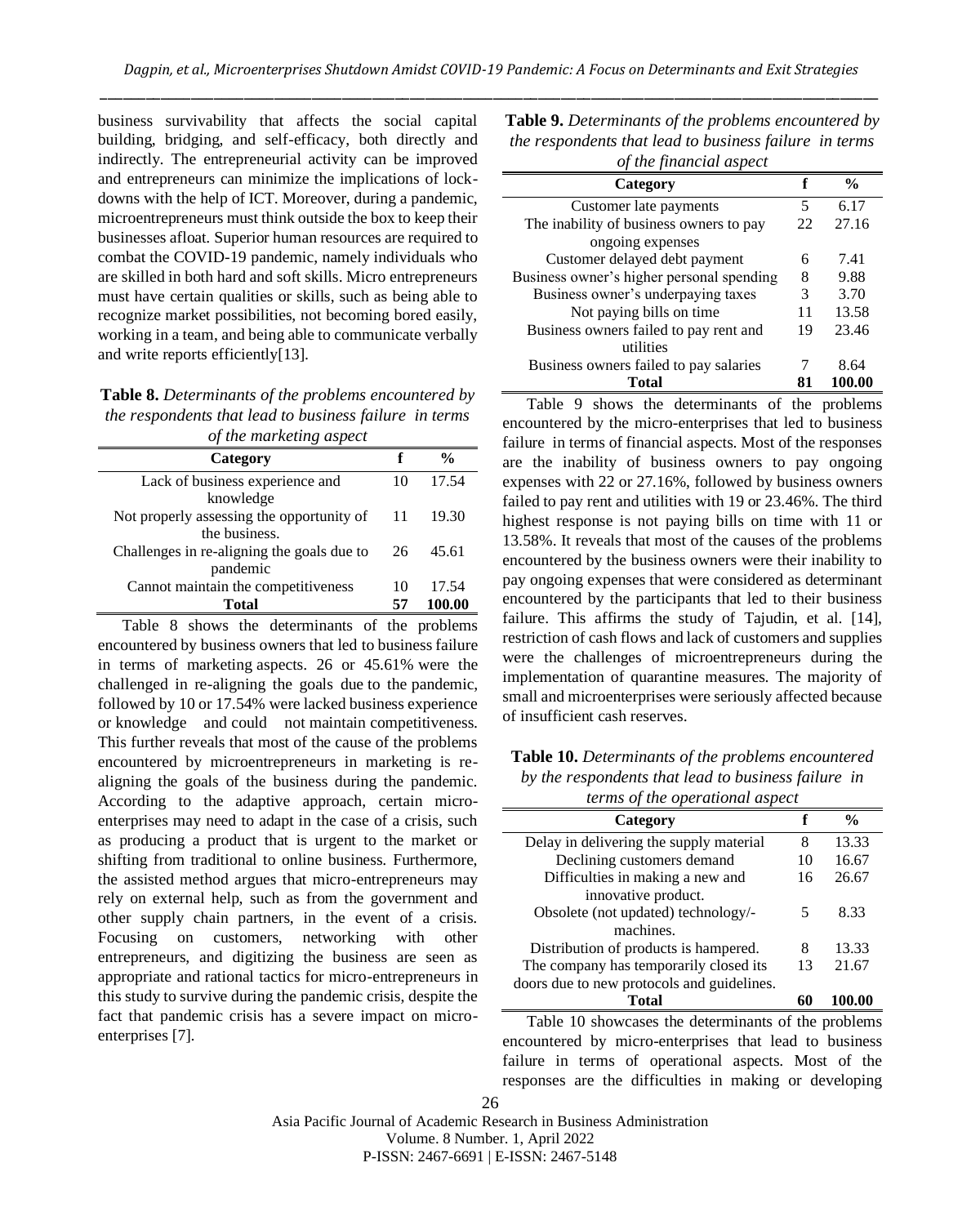innovative products with 16 or 26.67%, followed by the company has temporarily closed its doors due to new protocols and guidelines with 13 or 21.67%. The third highest response are declining customer demand with 10 or 16.67%. It was discovered that the difficulties in creating innovative products cause the problem of the microenterprises' operations. In adjusting to new methods of doing business, it is critical to be proactive, innovative, and optimistic [14].

**Table 11.** *Determinants of the problems encountered by the respondents that lead to business failure in terms of staffing and leadership*

| terms of staffing ana leaaersnip<br>Category | f              | $\frac{0}{0}$ |
|----------------------------------------------|----------------|---------------|
|                                              |                |               |
| Large reduction in employees                 | 5              | 8.33          |
| Business owners fail to pass information to  | 5              | 8.33          |
| their employees about policies and           |                |               |
| procedures.                                  |                |               |
| Business owners lack vision and              | 12.            | 20.00         |
| productivity                                 |                |               |
| Used to bully and intimidate employees       | $\mathfrak{D}$ | 3.33          |
| Owners' inability to make decision           | 14             | 23.33         |
| Unable to adapt and adjust in reaction to a  | 15             | 25.00         |
| wide range of changes occurring around       |                |               |
| Poor listening skills and lack of            | 2              | 3.33          |
| understanding                                |                |               |
| Quick to blame instead of taking             | 4              | 6.67          |
| responsibility                               |                |               |
| Others                                       | 1              | 1.67          |
| Total                                        | 60             | 100.00        |

Table 11 presents the determinants of the problems encountered by business owners that led to business failure in terms of staffing and leadership, 15 or 25% are unable to adapt and adjust in reaction to a wide range of changes occurring around them, followed by 14 or 23.33% are owners' inability to make a decision. The third highest response is business owners lack of vision and productivity with 12 or 20.00. It revealed that the cause of the problems encountered by the owners was their inability to adapt and adjust in reaction to a wide range of changes occurring around them. The pandemic reduces the possibility of the microenterprises' survivability, however by responding to market changes, micro-enterprises can still make a tremendous comeback. Micro-enterprises must consequently possess entrepreneurial leadership traits to be successful [15]. Tajudin, et. al [14], identified the coping strategies of microentrepreneurs despite the effect of the COVID-19. Among the mentioned strategies was the ability to control stress, develop a strong spiritual relationship with God, apply problem-solving thinking skills, utilize social capital (offline and online), and optimize digital marketing.

| Category                      |    | $\frac{0}{0}$ |
|-------------------------------|----|---------------|
| <b>Bankruptcy</b>             | 20 | 51.28         |
| Initial Public Offering (IPO) | 3  | 7.69          |
| Hiring management             |    | 5.13          |
| Refinancing                   | 6  | 15.38         |
| Liquidation                   |    | 2.56          |

Sell the business to family or friend  $5 \quad 12.82$ Ownership is passed to the successor 2 5.13

**Table 12.** *Exit strategies employed by the respondents*

**Total 39 100.00** Table 12 shows the exit strategies employed by the micro-enterprises. Majority of the exit strategies used by the respondents are the bankruptcy with 20 or 51.28%, followed by refinancing with 6 or 15.38%. The third highest response are sell the business to family or friend with 5 or 12.82%. This revealed that most of the respondents filed bankruptcy as a means of an exit strategy. This is common strategy to exit on particular industry or market considering the situation posed in the market as pandemic is prevailing.

## **CONCLUSION AND RECOMMENDATION**

The majority of respondents were sole proprietorships that had been in business for 2 to 5 years and had an initial capital of less than Php 500,000.00.

Most of the problems encountered by the respondents in managing the enterprises during the pandemic in terms of the marketing aspect of the enterprise were limited to direct marketing, inefficient promotional activities, and lack of a marketing plan. Considerably, in terms of financial aspects, owners' revenue decreased, problems in budgeting and sourcing funds to grow the business and large bills to pay were identified. While in terms of operational aspects, starting with operating the business from home and using an online platform, difficulties in accessing workplaces, offices, factories, or warehouses, as well as operating for a shorter period of time. problems encountered in terms of leadership and staffing were relocating employees to work from home, experiencing mental health problems because of the crisis, and fear of losing their job.

Most of the determinants of the problems encountered by the microenterprises were challenges in re-aligning the goals due to the pandemic, the inability of business owners to pay ongoing expenses, difficulties in making a new and innovative product, and being unable to adapt and adjust in reaction to a wide range of changes occurring around them.